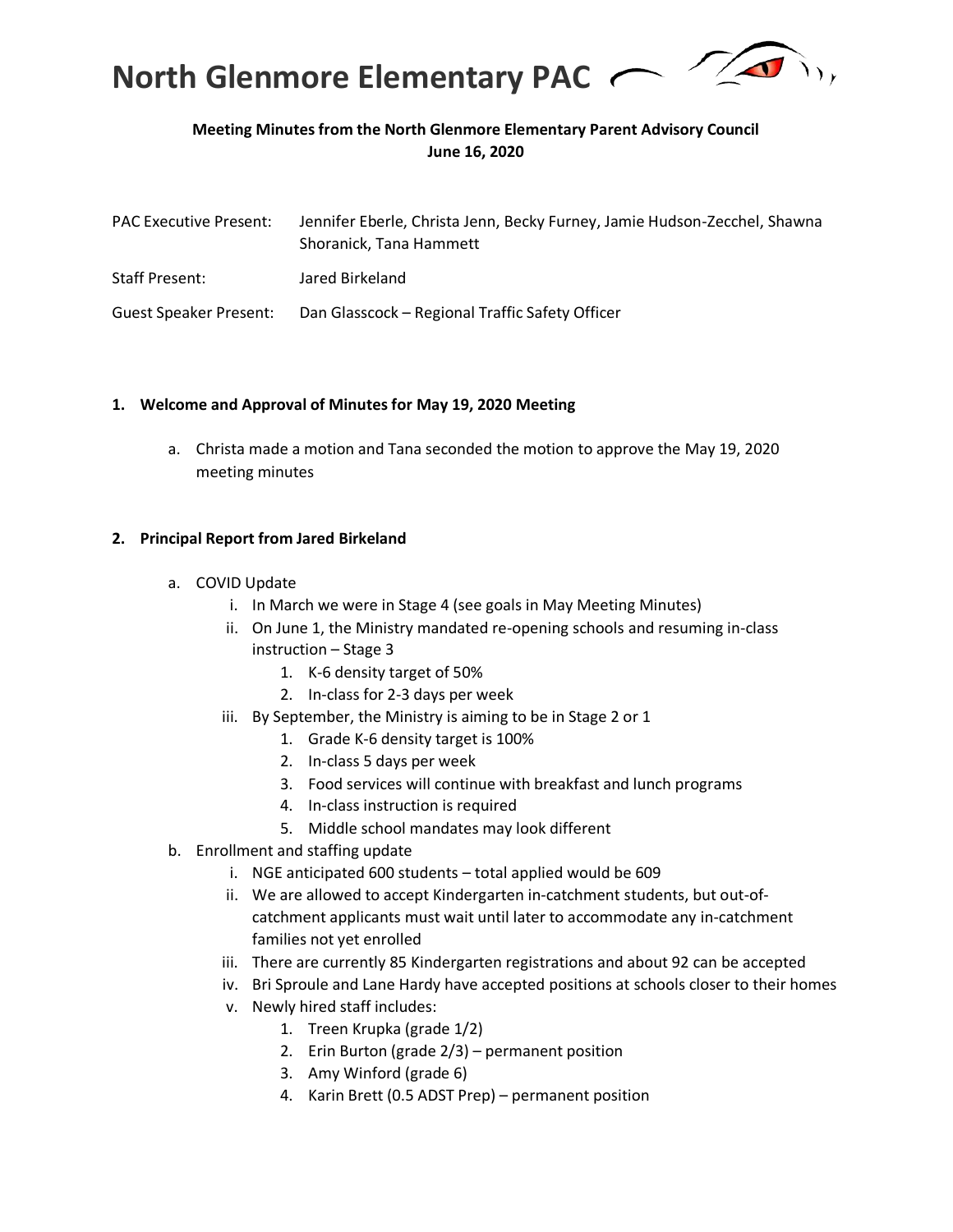**North Glenmore Elementary PAC** 



- vi. Kim Macaulay, NGE's Administrative Assistant, has accepted a new position closer to home and Shelley Yost will be the new Admin Assistant
- c. Playground update
	- i. NGE has received a commitment for \$125,000.00 in grant money for a new North Playground to make it more accessible
	- ii. Staff discussions have produced other options to use the money:
		- 1. Add onto and improve the South Playground
		- 2. Create an outdoor classroom / gaga ball in the North playground space
			- a. Use boulders for seating and the space can double as gaga ball
			- b. Glenmore Elementary has such a space
	- iii. Normally schools survey the community (students, parents and staff) to determine needs and wants
	- iv. Normally schools fundraise to top up the money to make update as good as possible
	- v. Conversations about playground updates began again last week with little time to prepare and consult due to COVID-19
	- vi. The money has to be spent by March 2121, but no work can be done in winter with frozen ground; however, if work starts in September, perhaps it can be done before winter
	- vii. Delta Carmichael in Finances in SD23 confirmed schools can borrow up to \$50,000 interest-free to top up the grant with a plan to pay the loan back in 3-5 years
		- 1. PAC would need to make a motion to commit to pay back within the given time frame
		- 2. Another motion would be made to pay back the loan once an actual dollar amount is established
	- viii. School administration would meet with vendors before September to find out what is possible and bring ideas and options to the community
	- ix. Jared opened the floor to comments
		- 1. Shawna confirmed she liked the ideas
		- 2. Jared stated if we were to spread the grant thin and commit to a playground, it would not do much because other schools are spending closer to \$250,000
		- 3. Shawna mentioned we can use Gaming Funds toward a playground
		- 4. Jared also suggested we could use the Gaming Funds to pay back the loan
		- 5. Shawna reported we have \$17,000 and could use \$15,000; and \$10,000 will be added in September
		- 6. Shawna asked what would happen if we defaulted with the loan
		- 7. Jared said that would be a conversation to take place between NGE and finance department; there is an agreement that will be signed
- d. NGE Parking Lot Proposal Update Presentation by Dan Glasscock and Jared Birkeland
	- i. There are 37 parking spaces at NGE and 50+ staff
	- ii. Jared has been working with Dan to create a plan to
		- 1. Increase student safety (Kiss and Drop currently crosses traffic)
		- 2. Create more parking for staff and parents
		- 3. See proposal
			- a. Enrollment will continue to grow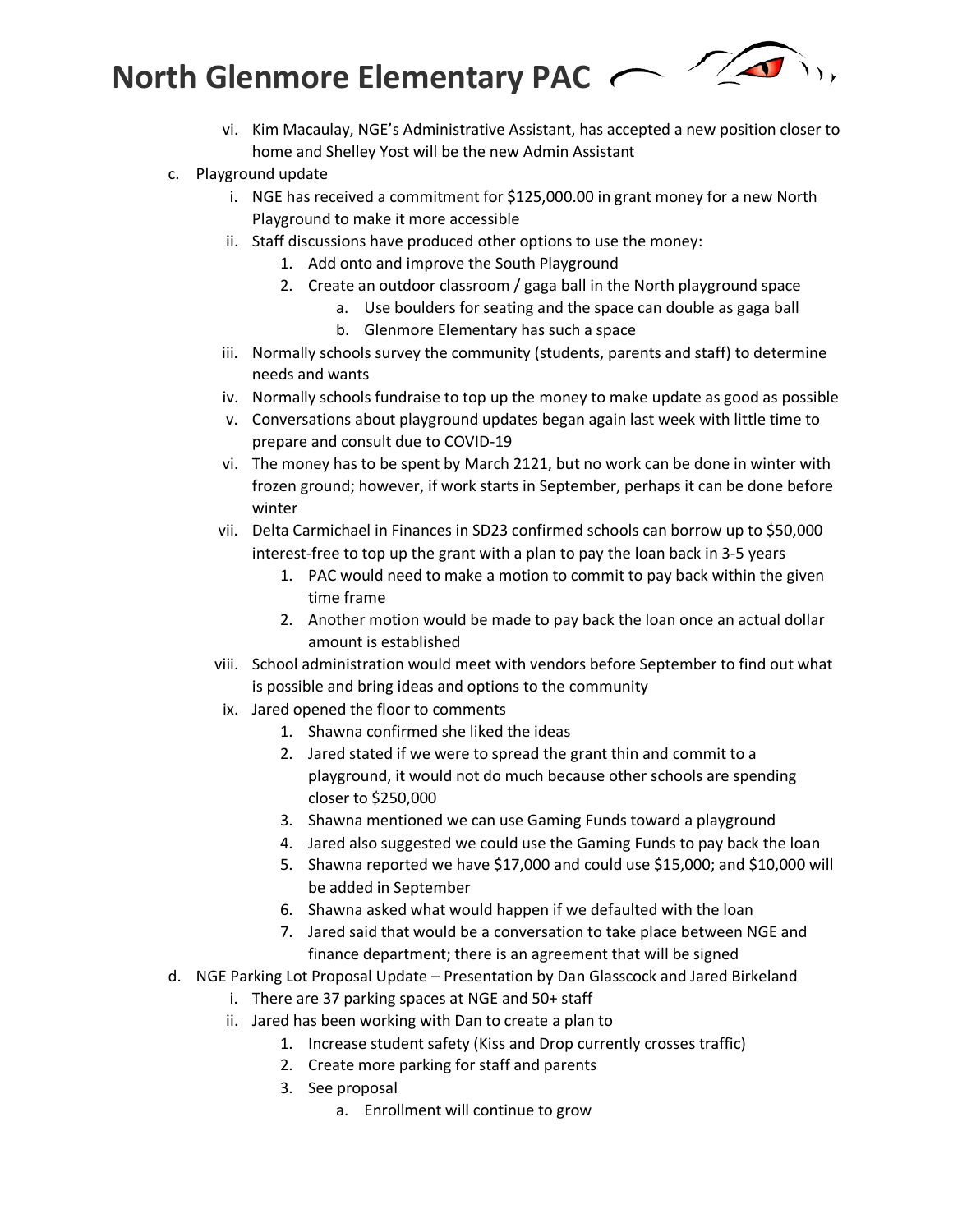

- b. There will be more staff, buses, parents and students so there must be a change from what worked in the past
- c. Move Kiss and Drop to lower parking lot
	- i. Students can then exit vehicle with no reason to cross traffic
	- ii. Vehicles can no longer pass each other because there will be width restraints
	- iii. Parents will not have the option to stop and exit the vehicle
- d. Staff parking
	- i. Up to 63 parking spaces may be required
	- ii. The handicap parking will be moved to the lower lot
	- iii. Staff parking spots will be created in the former Kiss and Drop
- e. Buses
	- i. Using the lower parking lot for Kiss and Drop means buses cannot use it
	- ii. The buses could drop off and pick up on Snowsell in front of the school
	- iii. At the end of the day, students wait at front entrance
- iii. Dan and Jared are consulting with the transportation department
- iv. They are waiting for approval but their proposal may solve some problems with parking at NGE
- v. Dan opened the meeting up for discussion
	- 1. Becky asked if there was a possibility that the intersection and traffic light may change to make it safer, perhaps by adding a turning light for cars turning left from Union to Snowsell
	- 2. Dan said there was a possibility that the city could take a look, but it would take some time
	- 3. Becky wondered if there was enough room for staff cars to park or leave by the new Kiss and Drop
	- 4. Jared pointed out that there was only a short window of time that Kiss and Drop will be used, and staff could arrive early to park
	- 5. Jennifer asked if any consideration was made for the buses to drop off and pick up on Union where the gate is
	- 6. Jared stated that Union had not been considered it, but they may
	- 7. Tana expressed concern that Union is very busy and it may not be a good option
	- 8. Dan stated that all options are still open to discussion
- e. Thank you to the PAC
	- i. Thanks for the PAC's commitment of time and for all the things that get done around the school, such as Hot lunch, Christmas movies, etc.
- f. Jared wished everyone a wonderful, COVID-free summer

# **3. President's Report from Jennifer Eberle**

a. There is not much to report as not many things have happened since the last meeting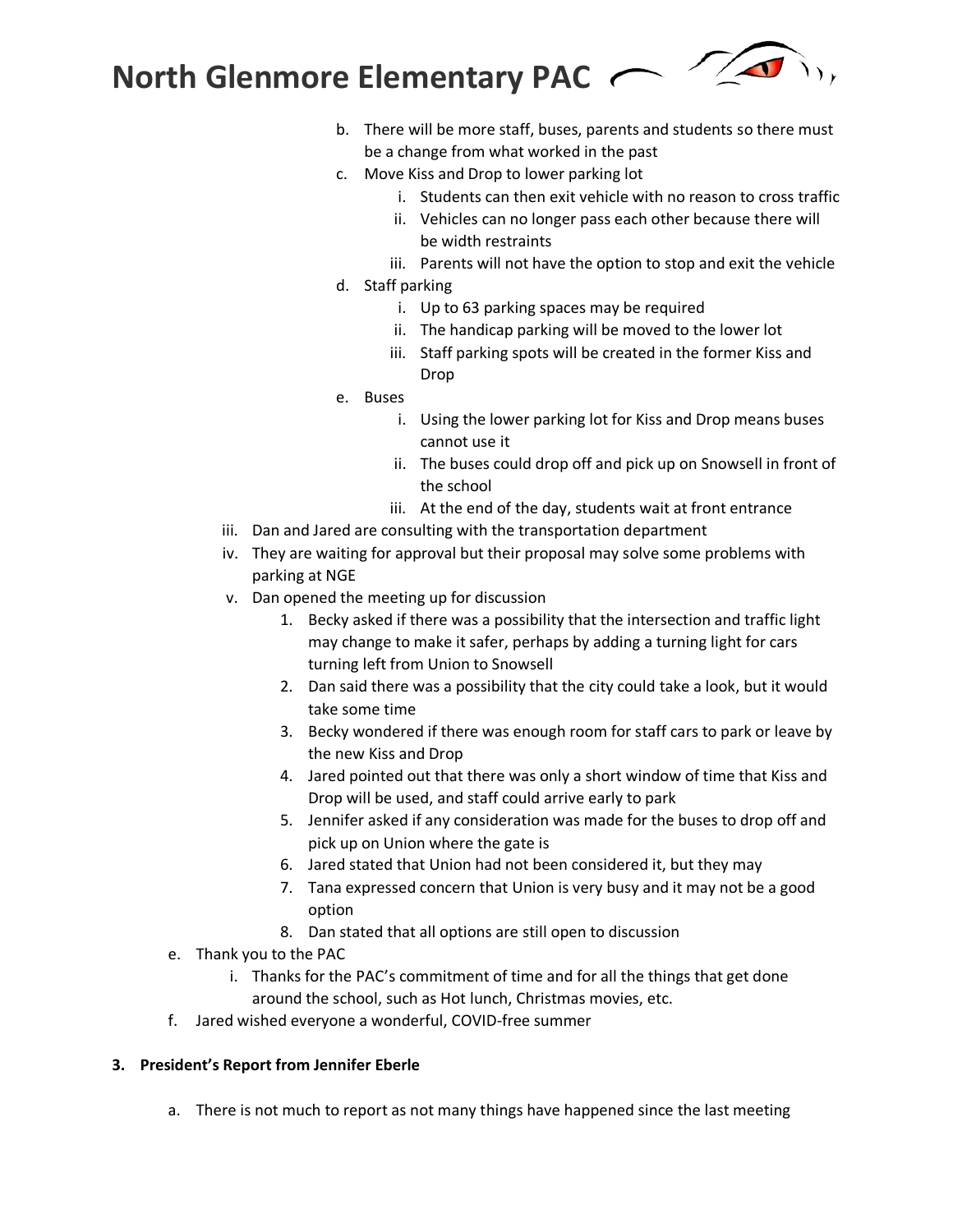**North Glenmore Elementary PAC** 



### **4. Vice President's Report by Christa Jenn**

- a. We received a letter from the COBSS Scholarship and the recipient was Casey Nye's son, Finlay Nye
- b. At the last PAC meeting, Jill had mentioned doing something to the school fence to make it interesting or appealing and Christa wondered if there was any progress on this idea
	- i. PAC and parents can think about coming up with original ideas

## **5. Treasurer's Report by Shawna Shoronick**

- a. The year books are paid for
- b. Hot Lunch website fees are paid; Shawna paid half from Grade 6 and half from PAC
- c. Paypal donations were made by parents who did not take their reimbursements back from the Hot Lunch payments; 25% went to the grade 6's and the rest went to PAC
- d. Shawna will do the Gaming Report and will zero out for the end of the year
- e. Jared informed PAC that the receipt for Splash math is in the PAC mailbox
- f. Tana has the cheque for Bingo that was written out to Chances and never used; Shawna suggested to void it, take a picture, and send to her
- g. Shawna would like to be a part of Grade 6 meetings at the beginning of next year and ensure there is a rep from Grade 6's to handle Grade 6 fundraising finances
- h. Jared said that there is a school grade 6 account and wondered if PAC has a separate account, which it does
- i. Jared shared his thought that each year money is raised for grade 6 students, but leftover amounts do not go to them; he suggested those amounts be used for the rest of the school every year
- j. Christa also pointed out that the regular year-end events did not occur this year due to COVID 19 and raised funds for those events were not used
- k. Shawna suggested the remaining grade 6 amount be put into a general account for PAC
- l. Jared proposed that a Playground account could be created as a separate account and all excess gets put into the account automatically
- m. Christa informed Shawna that Jill Voros has receipts for the courtyard
- n. Shawna said she would just write the cheque to Jill as all the information is documented in her spreadsheet
- o. Jennifer asked how much money was left and Shawna stated that there is \$3,000.00
- p. Shawna suggested that the funds that were to be automatically deposited in the "Playground account" could be re-allocated by Jill to other school projects, such as the fence
- **6.** A motion was put forth that all excess money over \$1000.00 in the Grade 6 account at the end of each year will be designated and put into the PAC general account at the end of the year
	- a. Shawna Shoranick made the motion and Christa Jenn seconded

## **7. Fun Lunch Report by Jamie Zecchel**